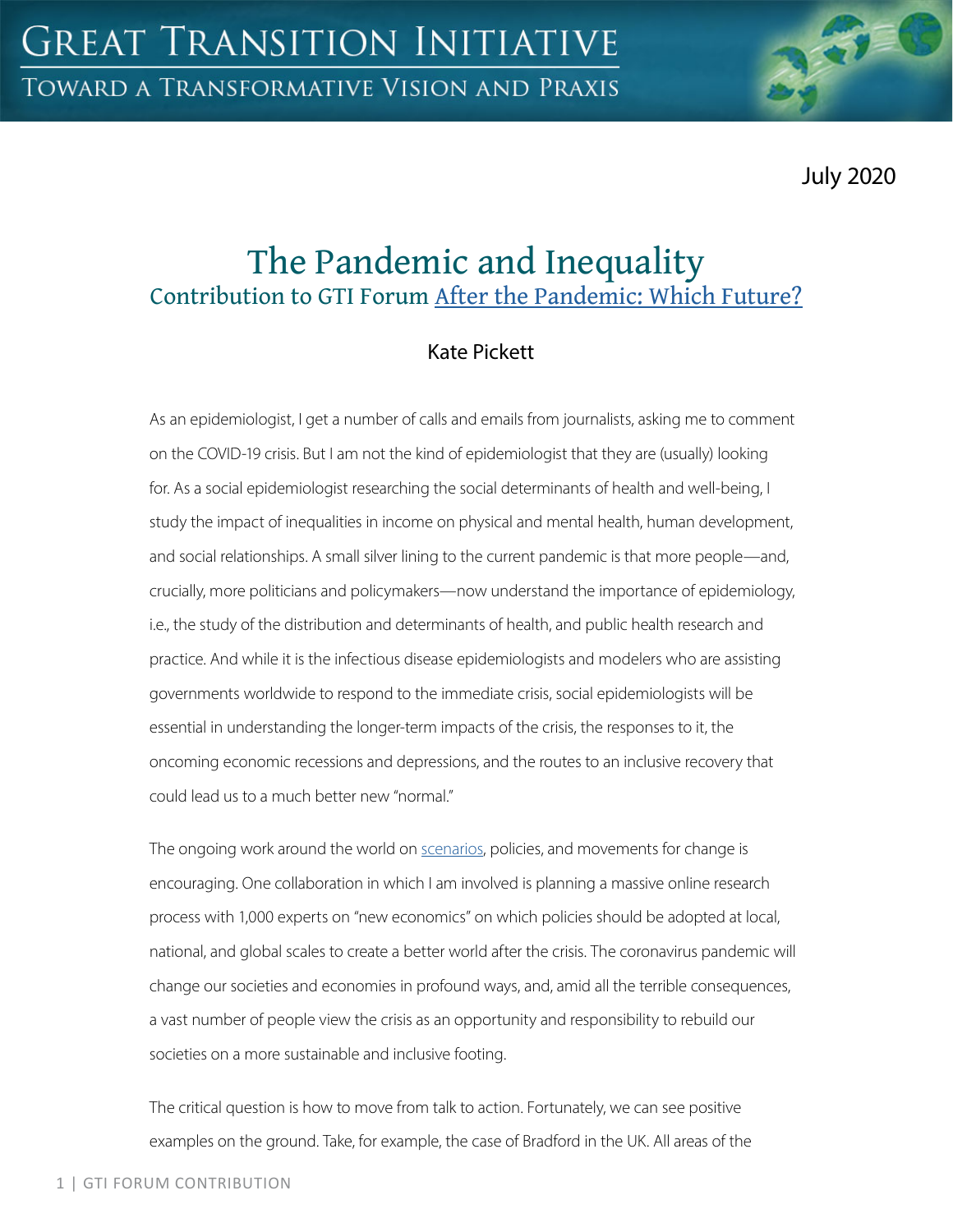UK are now on an emergency footing with district commands coordinating local responses to coronavirus across the National Health Service, local government, and others. I am a member of a [COVID-19 Scientific Advisory Group](https://www.bradfordresearch.nhs.uk/c-sag/) reporting to the Bradford & Airedale Gold Command. Bradford is the UK's fifth largest city, with high levels of deprivation and large ethnic minority populations. Our research program called [Born in Bradford](https://borninbradford.nhs.uk/what-we-do/pregnancy-early-years/born-in-bradford/) is helping Local Authority and NHS partners to define and identify vulnerable groups and analyzing emerging trends of COVID-19 patient outcomes, as well as modeling alternative scenarios to inform health and care service planning. We are also measuring the impact of the COVID-19 response (lockdown, social distancing, self-isolation, school closures, remote working, etc.) on communities and families. We are surveying pregnant women and families with infants or pre-school/school-aged children to assess difficulties, both practical and psychological, during the lockdown. We will repeat these over the coming year to build a longitudinal picture of impact. We will also be assessing indirect impacts of COVID-19 on health and care services and on our populations, for example looking at the effects of postponement of planned surgical and medical treatment, knock-on effects on other illness and death rates, and the health of people who survive infection with COVID-19.

 The coronavirus crisis has sharpened local awareness of pre-existing inequalities in health and socioeconomic status that have shaped who is most vulnerable to infection, and then to serious morbidity or dying. Ethnic minorities and people living in deprivation are suffering the worst consequences of COVID-19 and will suffer the most from the consequences of lockdown, restrictions on education and health care, and economic recession/depression.

I have been impressed by how seriously my local government and health service colleagues are taking this opportunity to plan for an inclusive recovery and to "build back better." They are working incredibly hard to understand the prevalence and location of people with multiple vulnerabilities and developed a set of principles for recovery planning, including mitigating inequalities, engaging communities in recovery planning, putting children first, and building on the positive aspects of lockdown (e.g., reduced air pollution and altered mobility patterns). There is discussion about adopting Kate Raworth's [doughnut economics model](https://greattransition.org/publication/dollars-doughnuts) to guide recovery, as in Amsterdam and other cities. If we can sustain the commitment and the passion, a better Bradford can emerge from the crisis.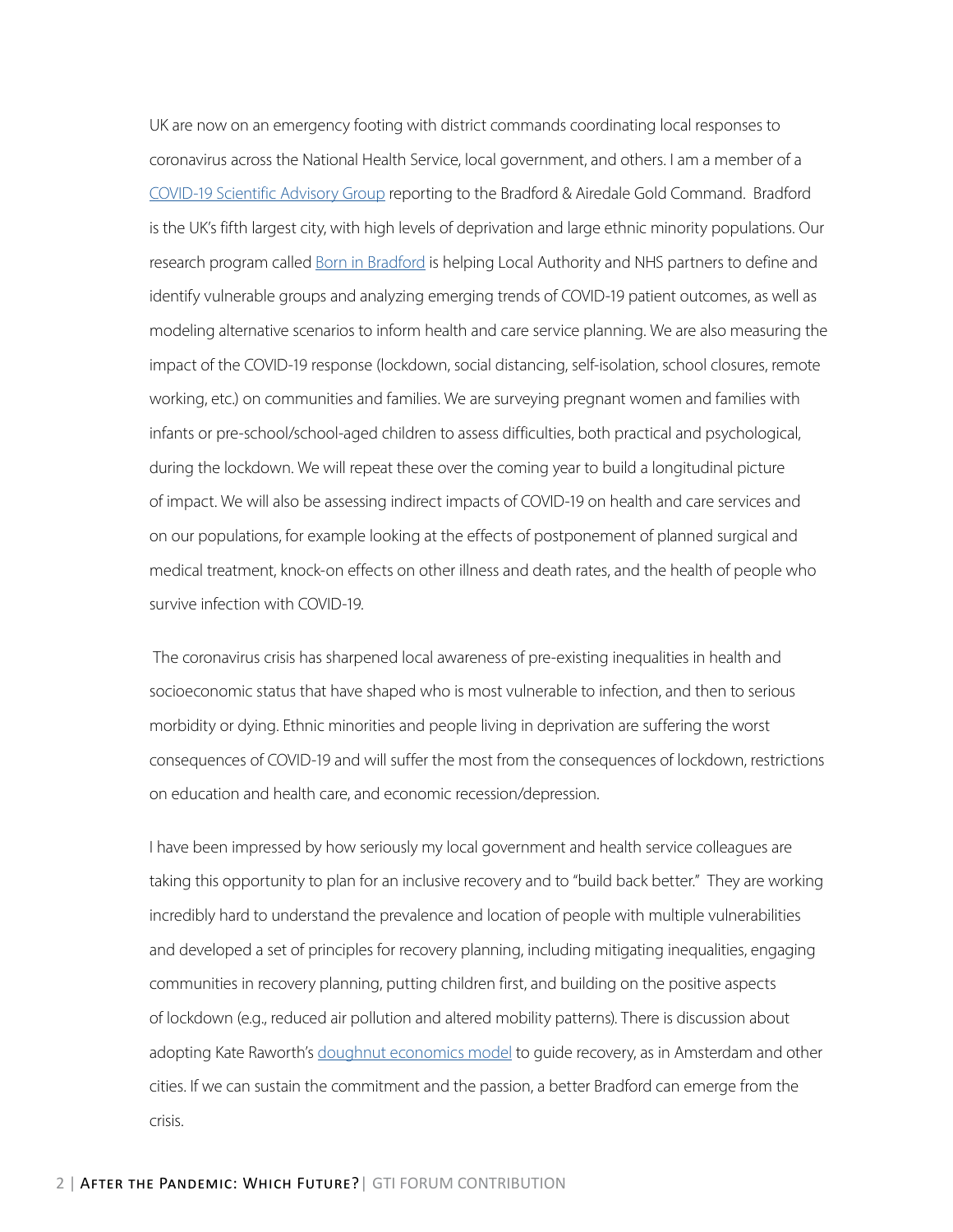Working toward a Great Transition will require a myriad of such efforts—at the local, national, and global level—fighting to achieve concrete change for people and planet and build a new paradigm from the ground up.